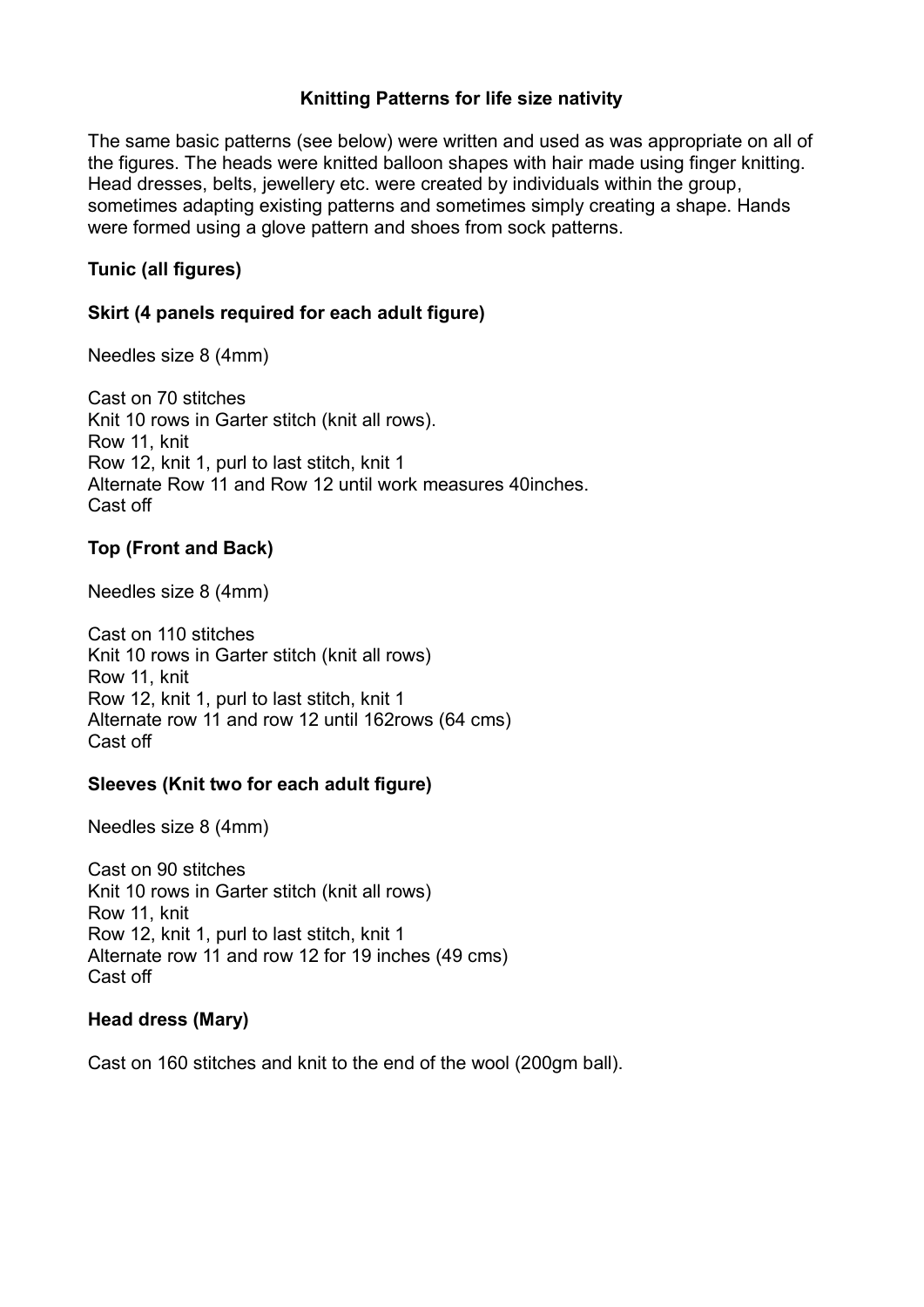## **Head dress (Joseph)**

Cast on 70 stitches Knit 10 rows Garter stitch (knit all rows) Row 11 onwards stocking stitch to 110 cms, knitting first and last stitch on purl row. 10 rows from the end repeat 10 rows Garter stitch. Cast off

#### **Robe (Joseph and Kings)**

**Front** (two panels required) Using maroon wool and Needles size 8 (4mm)

Cast on 55 stitches 10 rows Garter Stitch (knit all rows) Row 11, knit Row 12, knit 1, purl to last stitch, knit 1 Alternate row 11 and row 12 for 320 rows (50 inches) cast off

**Back** (two panels required, each panel in two halves)

#### **Panel 1 (repeat for panel 2)**

#### **Bottom half**

Cast on 70 stitches 10 rows Garter stitch (knit all rows) row 11, knit row 12, knit 1, purl to last stitch, knit 1 Alternate row 11 and row 12 for 150 rows (25 inches) cast off

## **Top half**

Cast on 70 stitches Row 1, knit Row 2, knit1, purl to last stitch, knit 1 Alternate row 1 and row 2 for 150 rows (25 inches) cast off

#### **SHEPHERD BOY**

Needles size 8 (4mm) **Basic Tunic.** Knit 1 each for front and back

100 grams each of 3 contrasting colours of DK. Use each of the 3 colours to create a striped effect.

Cast on 70 stitches Knit 10 rows in Garter Stitch (knit all rows) Row 11, knit